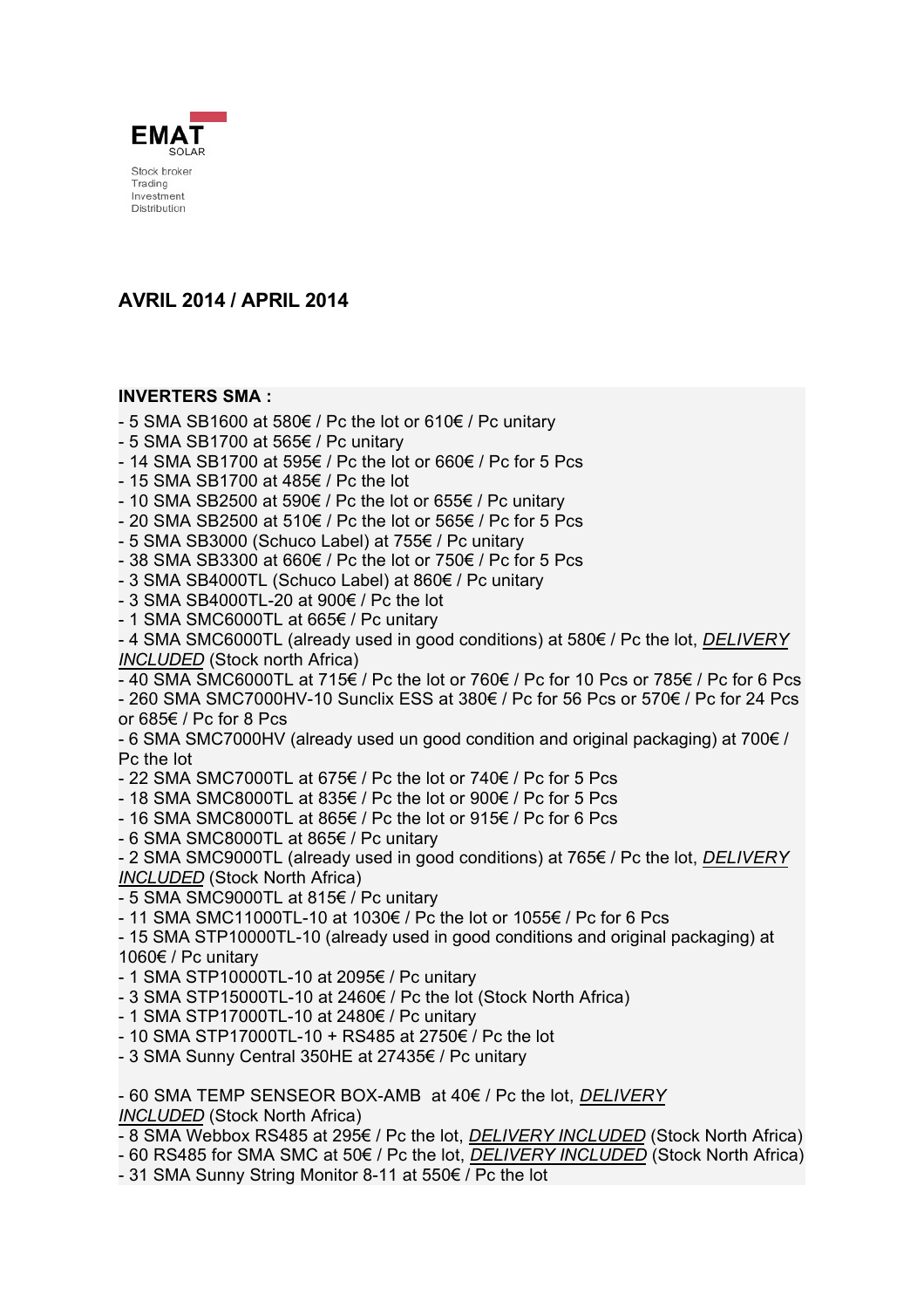## **VARIOUS INVERTERS :**

- 10 KOSTAL Piko 3.0 at 650 $\epsilon$  / Pc unitary

 $-5$  DIEHL AKO 22000TL at 2165 $\epsilon$  / Pc unitary

- 4 FRONIUS IG+ 120 (already used in good conditions) at 880€ / Pc the lot, *DELIVERY INCLUDED* (Stock North Africa)

- 1 INGETEAM Ingecon Sun Lite 3.3TL at  $545 \in /$  Pc unitary

- 1 INGETEAM Ingecon Sun Smart 12.5 at 1115 $\epsilon$  / Pc unitary

- 1 POWER ONE PVI-5000-OUTD-FS at 825 $\epsilon$  / Pc unitary

 $-6$  POWER ONE PVI-10.0-OUTD-FS at 1340 $\epsilon$  / Pc the lot

- 38 POWER ONE PVI-12.5-OUTD at 1530 $\epsilon$  / Pc the lot or 1550 $\epsilon$  / Pc for 10 Pcs or 1600€ / Pc for 5 Pcs

- 11 POWER ONE PVI-12.5-OUTD-FS at 1285 $\varepsilon$  / Pc unitary

- 31 KACO Powador 5000xi at 670 $\epsilon$  / Pc the lot or 725 $\epsilon$  / Pc for 6 Pcs

- 12 KACO Powador 7200xi at 380 $\epsilon$  / Pc the lot or 500 $\epsilon$  / Pc unitary

- 23 KACO Powador 7200xi at 765 $\epsilon$  / Pc the lot or 815 $\epsilon$  / Pc for 6 Pcs

- 3 KACO Powador 7200xi (already used in good conditions an original packaging) at 655 $\epsilon$  / Pc the lot

- 12 KACO Powador 7000xi at 550 $\epsilon$  / Pc the lot or 600 $\epsilon$  / Pc for 5 Pcs

- 10 KACO Powador 39.0 at 2150 $\epsilon$  / Pc the lot or 2200 $\epsilon$  / Pc for 5 Pcs

- 89 Coffrets électriques AC+DC 3Kwp+différentiel 30Ma type AI at 155 $\epsilon$  / Pc the lot or 165€ / Pc for 20 Pcs or 175€ / Pc unitary

#### **INVERTERS SOLARMAX :**

- $-1$  SOLARMAX 3000S at 630 $\epsilon$  / Pc unitary
- 3 SOLARMAX 3000S at  $565 \in /$  Pc unitary
- $-9$  SOLARMAX 6000S at 795 $\epsilon$  / Pc unitary
- 1 SOLARMAX 13MT (3 MPPT) at 1785 $\epsilon$  / Pc unitary
- 10 SOLARMAX 15MT (2 MPPT) at 1620 $\varepsilon$  / Pc unitary
- $-1$  SOLARMAX 20C at 1780 $\in$  / Pc unitary
- $-4$  SOLARMAX 20S at 3240 $\in$  / Pc unitary
- 2 SOLARMAX 25C (with transformer) at  $5480 \in /P$  unitary
- 1 SOLARMAX 35C at 2800 $\epsilon$  / Pc unitary
- $-1$  SOLARMAX 35S at 5400 $\epsilon$  / Pc unitary
- 1 SOLARMAX 80C at  $4980 \in /$  Pc unitary

#### **INVERTERS IN QUANTITY :**

 $-$  80 SIEL 2Kw at 300 $\epsilon$  / Pc the lot or 345 $\epsilon$  / Pc by 50 Pcs or 365 $\epsilon$  / Pc by 20 Pcs

- 430 SIEL 3Kw at 300 $\epsilon$  / Pc the lot or 345 $\epsilon$  / Pc by 50 Pcs or 365 $\epsilon$  / Pc by 20 Pcs

- 400 SIEL 4Kw at 300 $\epsilon$  / Pc the lot or 345 $\epsilon$  / Pc by 50 Pcs or 365 $\epsilon$  / Pc by 20 Pcs

 $-83$  STECAGRID 9000  $-3$ Ph at 725  $\epsilon$  / Pc the lot or 740  $\epsilon$  / Pc for 50 Pcs or 825  $\epsilon$  / Pc for 6 Pcs

- 100 SOCOMEC Sunsys 3000 (2 trackers) at  $475 \in I$  Pc for 12 Pcs

- 190 SMA SB2000HF at 425 $\in$  / Pc for 100 Pcs or 450 $\in$  / Pc for 50 Pcs or 480 $\in$  / Pc for 30 Pcs or  $590 \in I$  Pc for 5 Pcs

#### **INVERTERS DANFOSS :**

- 4 DANFOSS ULX 1800 MV Indoor at  $430 \epsilon$  / Pc unitary

 $-1$  DANFOSS ULX 1800 IHV DC SW at 440 $\epsilon$  / Pc unitary

- 4 DANFOSS ULX 1800 IHV DC MC4 at  $435 \in /$  Pc unitary

- 5 DANFOSS ULX 1800 HV ID DC MC4 at  $495 \in /$  Pc unitary

 $-$  2 DANFOSS ULX 1800 MV DC SW at 450 $\epsilon$  / Pc unitary

- 6 DANFOSS ULX 3000 HV Indoor at  $545 \epsilon$  / Pc unitary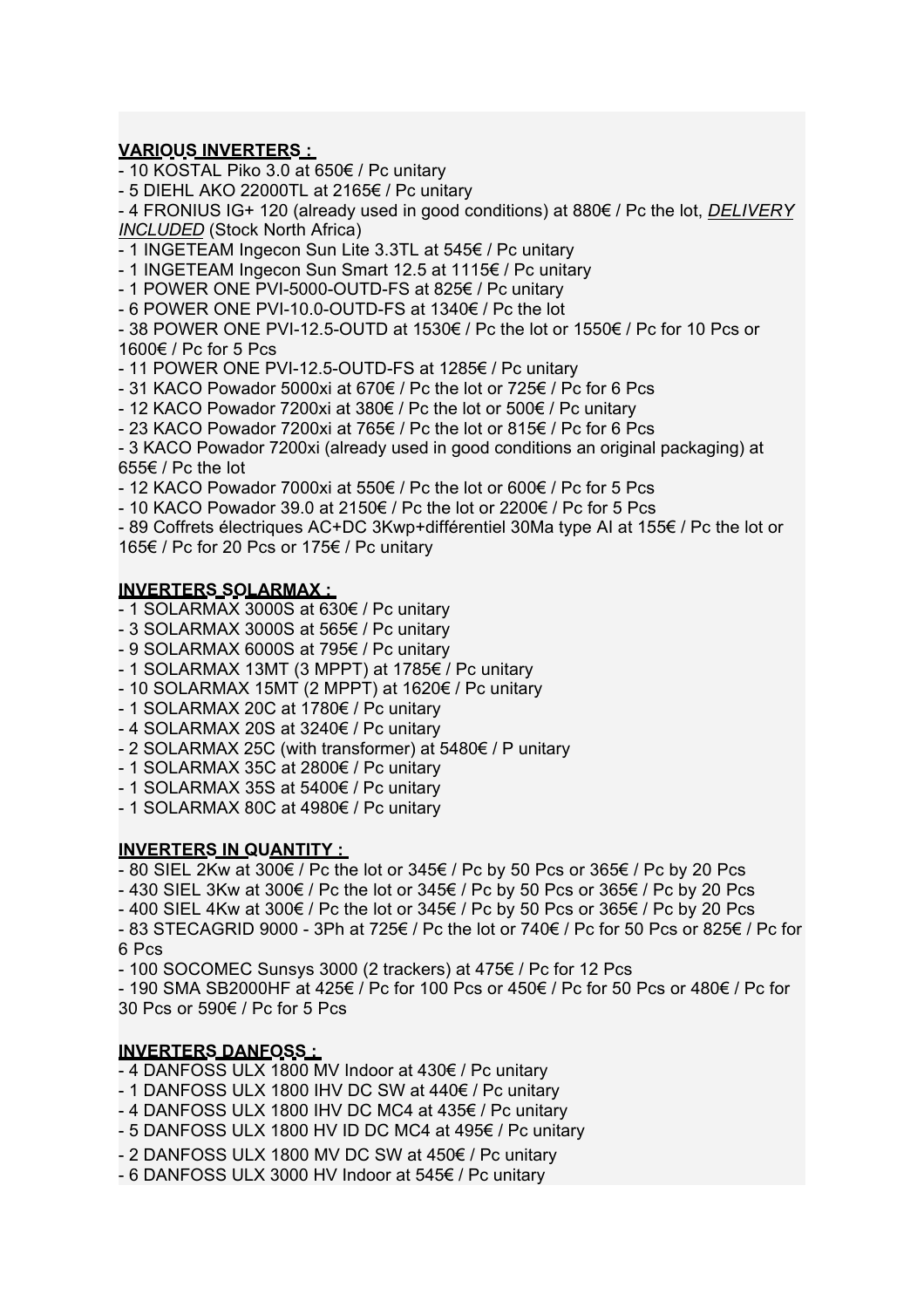- $-1$  DANFOSS ULX 3000 MV Outdoor at 595 $\epsilon$  / Pc unitary
- 11 DANFOSS ULX 3600 OHV ID DC MC4 at 650 $\varepsilon$  / Pc unitary
- 1 DANFOSS ULX 3600 OHV DC SWDI at  $610 \in /$  Pc unitary
- $-$  3 DANFOSS ULX 3600 OMV ID DC MC4 at 660 $\epsilon$  / Pc unitary
- 2 DANFOSS ULX 5400 MV Outdoor at  $765 \in /$  Pc unitary
- 4 DANFOSS ULX 5400 MV Indoor at  $665 \in /$  Pc unitary
- 12 DANFOSS ULX 5400 IMV DC SW MC4 at 675 $\epsilon$  / Pc unitary
- $-$  2 DANFOSS TLX10 at 1530 $\epsilon$  / Pc the lot

### **BELOW INVERTERS NOT ALLOWED TO SELL ELECTRICITY TO EDF AND WITH PHOTOWATT LABEL :**

- 36 DANFOSS ULX 1800 Indoor at 265 $\epsilon$  / Pc the lot or 360 $\epsilon$  / Pc unitary
- 31 DANFOSS UNL 1800 Outdoor at 265 $\epsilon$  / Pc the lot 360 $\epsilon$  / Pc unitary
- 28 DANFOSS ULX 3600 Indoor at 265 $\epsilon$  / Pc the lot or 360 $\epsilon$  / Pc unitary
- $-$  13 DANFUSS ULX 3600 Outdoor at 360 $\epsilon$  / Pc unitary
- 40 DANFOSS ULX5400 Indoor at 265 $\epsilon$  / Pc the lot or 360 $\epsilon$  / Pc unitary
- 57 DANFOSS ULX 5400 Outdoor at 265 $\epsilon$  / Pc the lot or 360 $\epsilon$  / Pc unitary

## **INVERTERS WITH VARIOUS SET UP :**

- 40 SMA SB1700 (UK) at 555 $\epsilon$  / Pc the lot or 590 $\epsilon$  / Pc for 10 Pcs or 640 $\epsilon$  / Pc for 5 Pcs

- $-4$  SMA SB2500 (IT) at 800 $\in$  / Pc the lot
- 4 SMA SB3300 (IT) at  $465 \in /$  Pc unitary
- $-2$  SMA SB3800 (IT) at 485 $\in$  / Pc unitary
- $-5$  SMA SB3800 (IT) at 900 $\in$  / Pc the lot
- $-3$  SMA SMC5000A (IT) at 1115 $\epsilon$  / Pc the lot
- $-3$  SMA SMC6000TL (IT) at 1115 $\epsilon$  / Pc the lot
- 10 KACO Powador 36.0 (IT) at 2150 $\epsilon$  / Pc the lot or 2200 $\epsilon$  / Pc for 5 Pcs

## **INVERTERS + ACCESSORIES FOR WIND ENERGY :**

- 17 DANFOSS Unilynx 3600 GRID Tied at 1135 $\epsilon$  / Pc the lot or 1215 $\epsilon$  / Pc unitary

- 8 SMA WB1100LV (1Kw) Ongrid at 635 $\epsilon$  / Pc the lot or 685 $\epsilon$  / Pc unitary

- 90 OFFGRID PUR SINUS 24VDC / 230VAC - 1 Kw at  $145 \epsilon$  / Pc the lot or  $165 \epsilon$  / Pc by 50 Pcs

- 6 Eoliennes horizontales OffGrid HY450 450W/12V - 5 PALES + Régulateur OffGrid 12 VDC at 565€ / Pc by 4 Pcs or 640€ / Pc unitary

- 60 Eoliennes horizontales OffGrid HY1100 1KW/24V - 5 PALES + Régulateur OffGrid 12 VDC at 610€ / Pc By 10 Pcs or 785€ / Pc unitary

- 15 Eoliennes horizontales OnGrid SPIN 100/110V + Régulateur OnGrid at 870 $\epsilon$  / Pc by 10 Pcs or 1035 $\epsilon$  / Pc unitary

 $-$  12 Eoliennes verticales OffGrid Blade VAWT 400W + Régulateur 24 VDC at 1130 $\epsilon$  / Pc by 10 Pcs or  $1435 \in$  / Pc unitary

## PANELS BELOW ARE ALREADY CLEARED :

 $-6$  CTN ZYTECH Solar 240Wp poly at 0,485 $\epsilon$  / Wp per CTN

- $-4$  CTN ZNSHINE 250Wp poly at 0,545 $\epsilon$  / Wp per CTN
- $-2$  CTN ZYTECH Solar 250Wp poly at 0,485 $\epsilon$  / Wp per CTN
- $-2$  CTN JM Solar 245Wp poly at 0,494 $\epsilon$  / Wp per CTN
- $-1$  CTN RENESOLA 250Wp poly Virtus II at 0,55 $\epsilon$  / Wp per CTN
- $-$  1 CTN YINGLI 240P-29B at 0,55 $\in$  / Wp per CTN
- $-1$  CTN PHILADELPHIA PS P60 245Wp poly at 0.52 $\epsilon$  / Wp per CTN